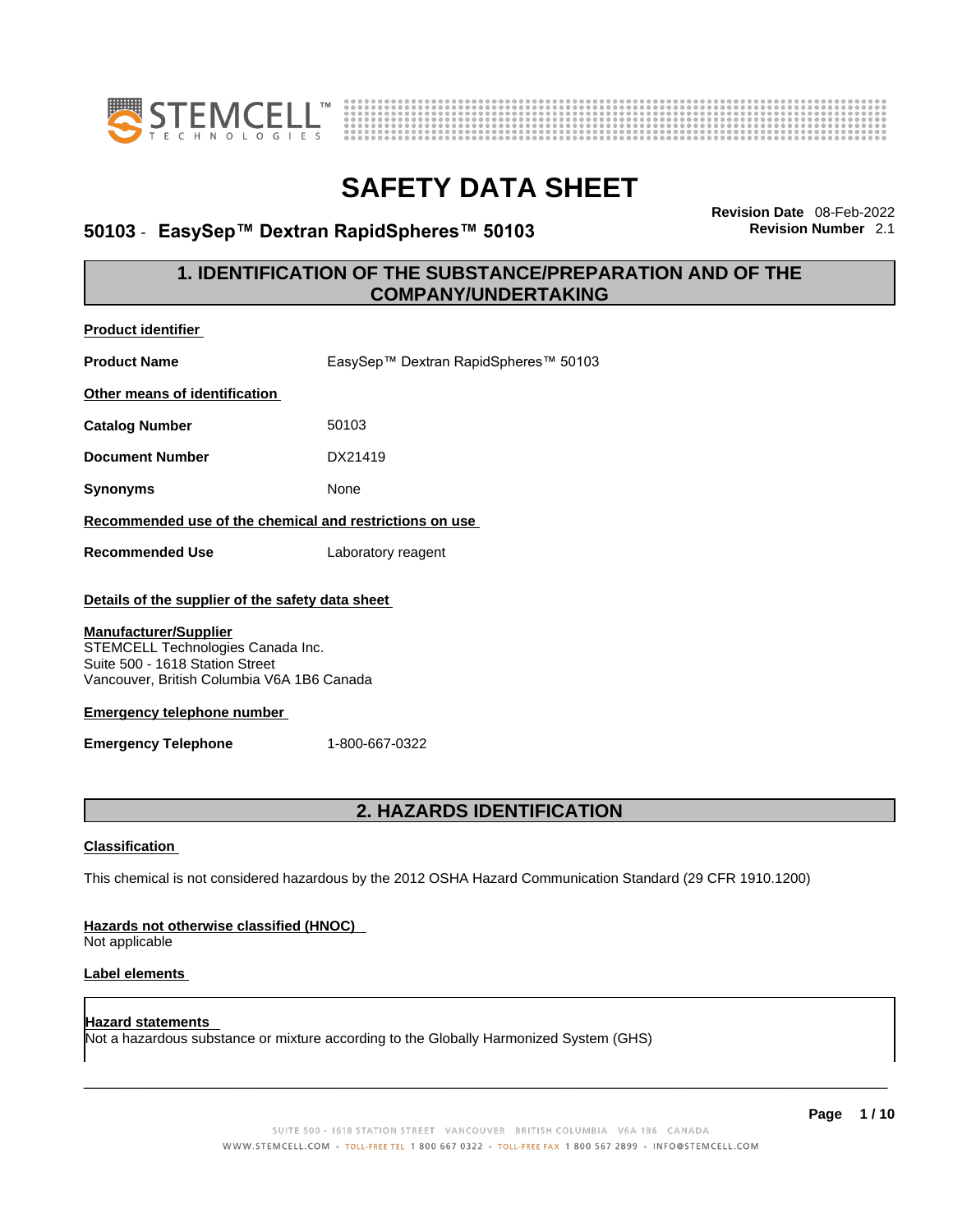



## \_\_\_\_\_\_\_\_\_\_\_\_\_\_\_\_\_\_\_\_\_\_\_\_\_\_\_\_\_\_\_\_\_\_\_\_\_\_\_\_\_\_\_\_\_\_\_\_\_\_\_\_\_\_\_\_\_\_\_\_\_\_\_\_\_\_\_\_\_\_\_\_\_\_\_\_\_\_\_\_\_\_\_\_\_\_\_\_\_\_\_\_\_ **Revision Date** 08-Feb-2022 **50103** - **EasySep™ Dextran RapidSpheres™ 50103 Revision Number** 2.1

The product contains no substances which at their given concentration, are considered to be hazardous to health.

**Appearance** opaque **Physical state** Liquid

**Odor** No data available

**Other Information**  Not applicable

#### **Unknown acute toxicity** 0 % of the mixture consists of ingredient(s) of unknown toxicity

- 0 % of the mixture consists of ingredient(s) of unknown acute oral toxicity
- 0 % of the mixture consists of ingredient(s) of unknown acute dermal toxicity
- 0 % of the mixture consists of ingredient(s) of unknown acute inhalation toxicity (gas)
- 0 % of the mixture consists of ingredient(s) of unknown acute inhalation toxicity (vapor)

0 % of the mixture consists of ingredient(s) of unknown acute inhalation toxicity (dust/mist)

### **3. COMPOSITION/INFORMATION ON INGREDIENTS**

#### **Substance**

Not applicable.

#### **Mixture**

Not a hazardous substance or mixture according to the Globally Harmonized System (GHS)

\*The exact percentage (concentration) of composition has been withheld as a trade secret.

### **4. FIRST AID MEASURES**

#### **Description of first aid measures**

| <b>Inhalation</b>   | Remove to fresh air.                                                                                                    |
|---------------------|-------------------------------------------------------------------------------------------------------------------------|
| Eye contact         | Rinse thoroughly with plenty of water for at least 15 minutes, lifting lower and upper eyelids.<br>Consult a physician. |
| <b>Skin contact</b> | Wash skin with soap and water.                                                                                          |
| Ingestion           | Clean mouth with water and drink afterwards plenty of water.                                                            |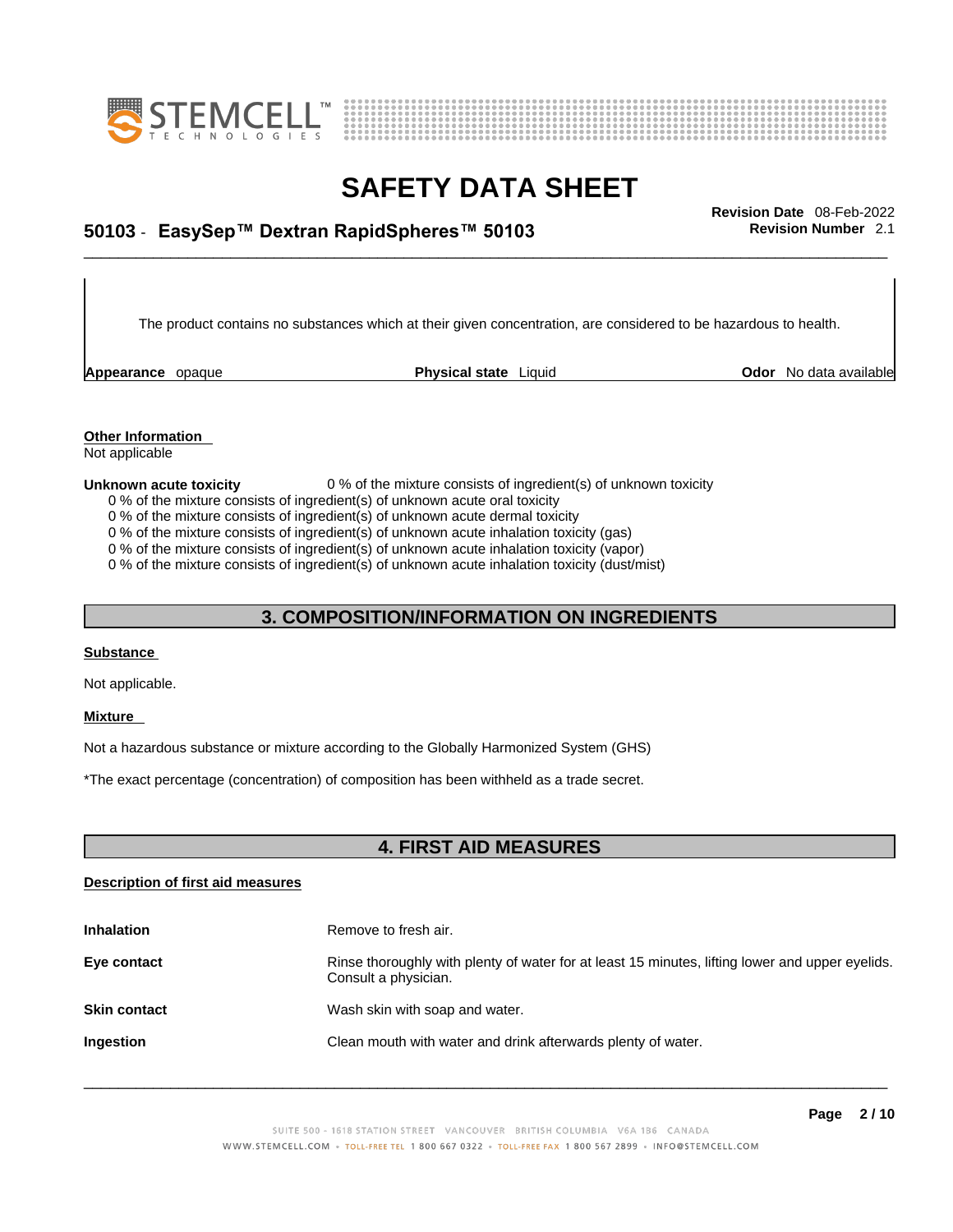



## \_\_\_\_\_\_\_\_\_\_\_\_\_\_\_\_\_\_\_\_\_\_\_\_\_\_\_\_\_\_\_\_\_\_\_\_\_\_\_\_\_\_\_\_\_\_\_\_\_\_\_\_\_\_\_\_\_\_\_\_\_\_\_\_\_\_\_\_\_\_\_\_\_\_\_\_\_\_\_\_\_\_\_\_\_\_\_\_\_\_\_\_\_ **Revision Date** 08-Feb-2022 **50103** - **EasySep™ Dextran RapidSpheres™ 50103 Revision Number** 2.1

| Most important symptoms and effects, both acute and delayed                                                      |                                                                                                                                       |  |
|------------------------------------------------------------------------------------------------------------------|---------------------------------------------------------------------------------------------------------------------------------------|--|
| <b>Symptoms</b>                                                                                                  | No information available.                                                                                                             |  |
|                                                                                                                  | Indication of any immediate medical attention and special treatment needed                                                            |  |
| Note to physicians                                                                                               | Treat symptomatically.                                                                                                                |  |
|                                                                                                                  |                                                                                                                                       |  |
|                                                                                                                  | <b>5. FIRE-FIGHTING MEASURES</b>                                                                                                      |  |
| <b>Suitable Extinguishing Media</b>                                                                              | Use extinguishing measures that are appropriate to local circumstances and the<br>surrounding environment.                            |  |
| Unsuitable extinguishing media                                                                                   | CAUTION: Use of water spray when fighting fire may be inefficient.                                                                    |  |
| Specific hazards arising from the<br>chemical                                                                    | No information available.                                                                                                             |  |
| <b>Explosion data</b><br><b>Sensitivity to Mechanical Impact None.</b><br><b>Sensitivity to Static Discharge</b> | None.                                                                                                                                 |  |
| Special protective equipment for<br>fire-fighters                                                                | Firefighters should wear self-contained breathing apparatus and full firefighting turnout<br>gear. Use personal protection equipment. |  |

### **6. ACCIDENTAL RELEASE MEASURES**

### **Personal precautions, protective equipment and emergency procedures**

| <b>Personal precautions</b>                          | Ensure adequate ventilation.                                                         |  |
|------------------------------------------------------|--------------------------------------------------------------------------------------|--|
| <b>Environmental precautions</b>                     |                                                                                      |  |
| <b>Environmental precautions</b>                     | See Section 12 for additional Ecological Information.                                |  |
| Methods and material for containment and cleaning up |                                                                                      |  |
| <b>Methods for containment</b>                       | Prevent further leakage or spillage if safe to do so.                                |  |
| Methods for cleaning up                              | Pick up and transfer to properly labeled containers.                                 |  |
| Prevention of secondary hazards                      | Clean contaminated objects and areas thoroughly observing environmental regulations. |  |
|                                                      |                                                                                      |  |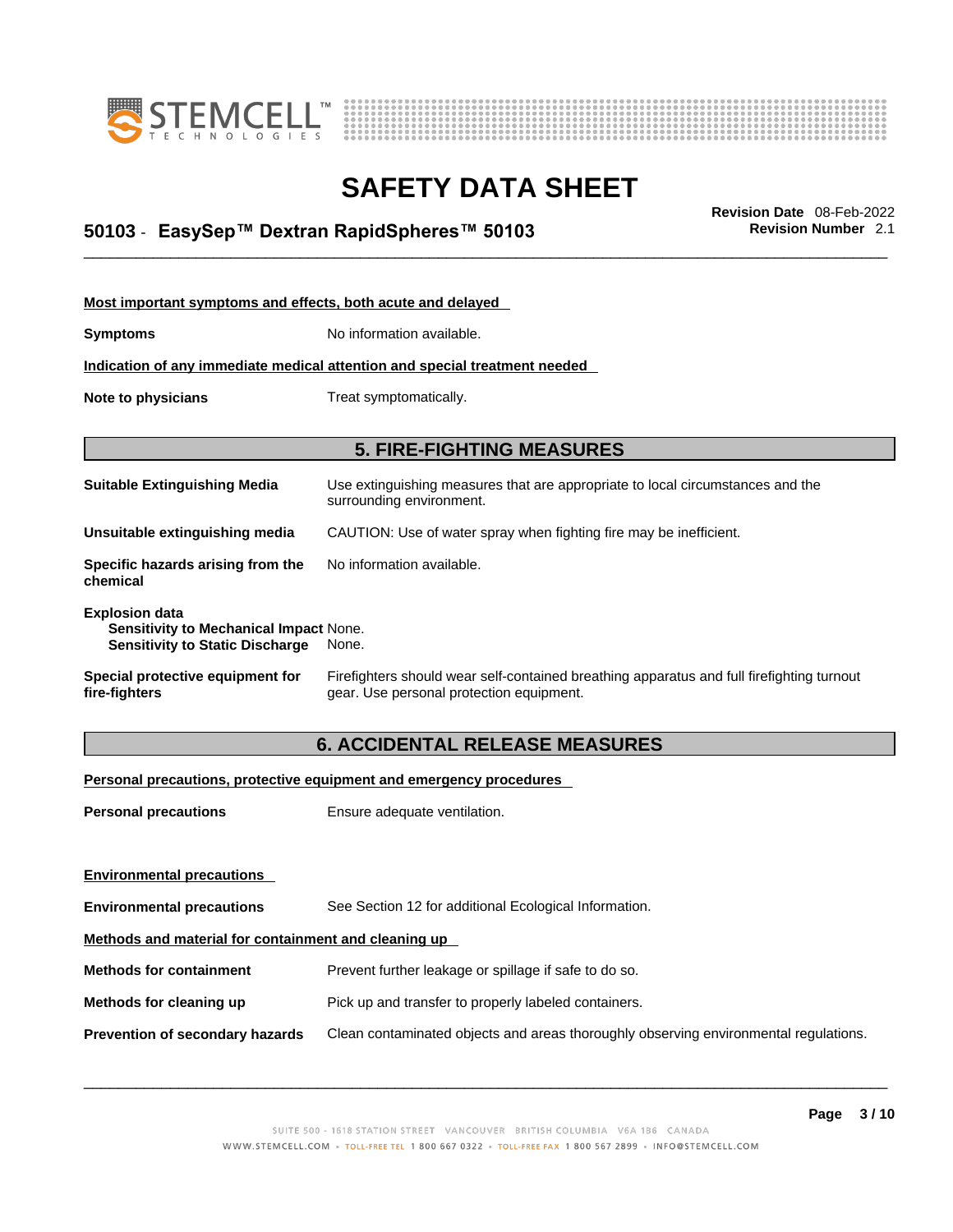



## \_\_\_\_\_\_\_\_\_\_\_\_\_\_\_\_\_\_\_\_\_\_\_\_\_\_\_\_\_\_\_\_\_\_\_\_\_\_\_\_\_\_\_\_\_\_\_\_\_\_\_\_\_\_\_\_\_\_\_\_\_\_\_\_\_\_\_\_\_\_\_\_\_\_\_\_\_\_\_\_\_\_\_\_\_\_\_\_\_\_\_\_\_ **Revision Date** 08-Feb-2022 **50103** - **EasySep™ Dextran RapidSpheres™ 50103 Revision Number** 2.1

**7. HANDLING AND STORAGE Precautions for safe handling Advice on safe handling** Handle in accordance with good industrial hygiene and safety practice. **Conditions for safe storage, including any incompatibilities Storage Conditions** Store in accordance with information listed on the Product Information Sheet (PIS). **8. EXPOSURE CONTROLS/PERSONAL PROTECTION Control parameters Exposure Limits** This product, as supplied, does not contain any hazardous materials with occupational exposure limits established by the region specific regulatory bodies. **Appropriate engineering controls Engineering controls** Showers Eyewash stations Ventilation systems. **Individual protection measures, such as personal protective equipment Eye/face protection** No special protective equipment required. **Skin and body protection** No special protective equipment required. **Respiratory protection** No protective equipment is needed under normal use conditions. If exposure limits are exceeded or irritation is experienced, ventilation and evacuation may be required. **General hygiene considerations** Handle in accordance with good industrial hygiene and safety practice.

### **9. PHYSICAL AND CHEMICAL PROPERTIES**

**Information on basic physical and chemical properties Physical state** Liquid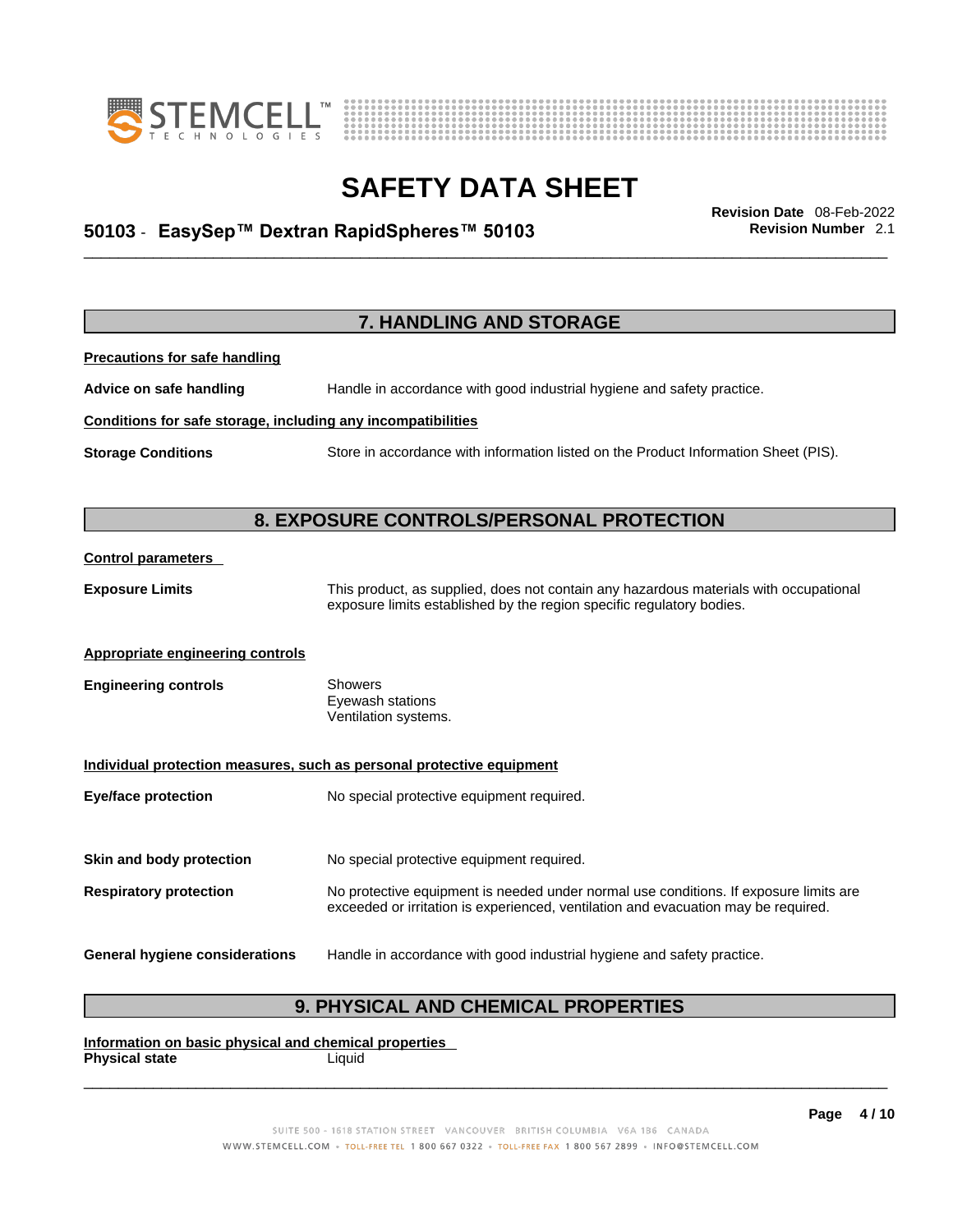



## \_\_\_\_\_\_\_\_\_\_\_\_\_\_\_\_\_\_\_\_\_\_\_\_\_\_\_\_\_\_\_\_\_\_\_\_\_\_\_\_\_\_\_\_\_\_\_\_\_\_\_\_\_\_\_\_\_\_\_\_\_\_\_\_\_\_\_\_\_\_\_\_\_\_\_\_\_\_\_\_\_\_\_\_\_\_\_\_\_\_\_\_\_ **Revision Date** 08-Feb-2022 **50103** - **EasySep™ Dextran RapidSpheres™ 50103 Revision Number** 2.1

**Appearance** opaque **Color** brown

| <b>FIUPEILY</b>                      |
|--------------------------------------|
| рH                                   |
| Melting point / freezing point       |
| <b>Boiling point / boiling range</b> |
| <b>Flash point</b>                   |
| <b>Evaporation rate</b>              |
| Flammability (solid, gas)            |
| <b>Flammability Limit in Air</b>     |
| <b>Upper flammability limit:</b>     |
| Lower flammability limit:            |
| Vapor pressure                       |
| Vapor density                        |
| <b>Relative density</b>              |
| <b>Water solubility</b>              |
| Solubility in other solvents         |
| <b>Partition coefficient</b>         |
| <b>Autoignition temperature</b>      |
| <b>Decomposition temperature</b>     |
| Kinematic viscosity                  |
| <b>Dynamic viscosity</b>             |
| <b>Explosive properties</b>          |
| <b>Oxidizing properties</b>          |
|                                      |

**Other Information** 

**Odor No data available**<br> **Odor threshold No data available No data available** 

**PH ANO data available None known**<br>
No data available None known **No data available Roidata available 1999 Mone known**<br> **Boiling** None known<br> **Roidata available None known No data available Evaporation No data available None known**<br> **Evaporation** None known<br>
None known **No data available** 

**Explosive properties** No data available **Oxidizing properties** No information available **No data available Lower flammability limit:** No data available **Vapora Available None known**<br> **Pressure No data available None known**<br>
None known **Vapor density Available** None known<br>
No data available None known **No data available No data available None known Solution Islam in Solution None known** None known **Partition Partition Coefficient Coefficient Coefficient Coefficient Coefficient Coefficient Coefficient Coefficient Coefficient Coefficient Coefficient Coefficient Coefficient Coefficient C Automische Munder None known**<br> **Automische None known**<br>
None known **No data available** No data available **None known** No data available **None known** 

**Softening point**<br> **Molecular weight**<br> **Molecular weight**<br> **Molecular weight**<br> **Molecular weight No information available Molecular formula** No information available **VOC Content (%)**<br>
Liquid Density<br>
No information available<br>
No information available **No information available Bulk density No information available** 

### **Property CONSIDERENT VALUES PROPERTY Remarks • Method**

**Flammability Limit in Air** None known

### **10. STABILITY AND REACTIVITY**

| Reactivity                                                              | No information available.                                 |
|-------------------------------------------------------------------------|-----------------------------------------------------------|
| Chemical stability                                                      | Stable under recommended transport or storage conditions. |
| <b>Possibility of hazardous reactions</b> None under normal processing. |                                                           |
| <b>Conditions to avoid</b>                                              | None known based on information supplied.                 |
| Incompatible materials                                                  | None known based on information supplied.                 |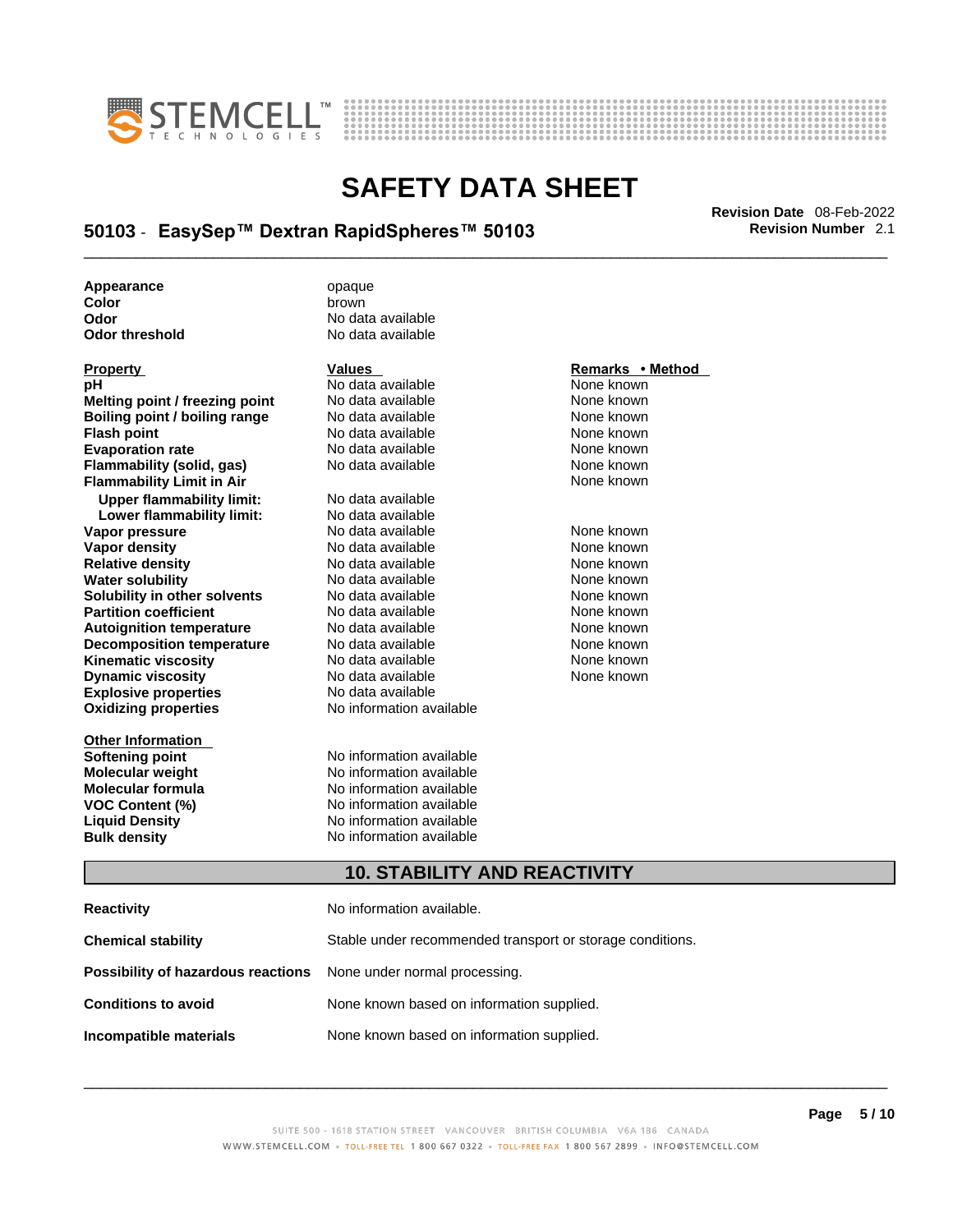



## \_\_\_\_\_\_\_\_\_\_\_\_\_\_\_\_\_\_\_\_\_\_\_\_\_\_\_\_\_\_\_\_\_\_\_\_\_\_\_\_\_\_\_\_\_\_\_\_\_\_\_\_\_\_\_\_\_\_\_\_\_\_\_\_\_\_\_\_\_\_\_\_\_\_\_\_\_\_\_\_\_\_\_\_\_\_\_\_\_\_\_\_\_ **Revision Date** 08-Feb-2022 **50103** - **EasySep™ Dextran RapidSpheres™ 50103 Revision Number** 2.1

**Hazardous decomposition products** None known based on information supplied.

### **11. TOXICOLOGICAL INFORMATION**

**Information on likely routes of exposure**

**Product Information**

| <b>Inhalation</b>                                                                                                                                                                                                                                                                                                                                                                                                                                                                                                                                                                 | Specific test data for the substance or mixture is not available. |  |
|-----------------------------------------------------------------------------------------------------------------------------------------------------------------------------------------------------------------------------------------------------------------------------------------------------------------------------------------------------------------------------------------------------------------------------------------------------------------------------------------------------------------------------------------------------------------------------------|-------------------------------------------------------------------|--|
| Eye contact                                                                                                                                                                                                                                                                                                                                                                                                                                                                                                                                                                       | Specific test data for the substance or mixture is not available. |  |
| <b>Skin contact</b>                                                                                                                                                                                                                                                                                                                                                                                                                                                                                                                                                               | Specific test data for the substance or mixture is not available. |  |
| Ingestion                                                                                                                                                                                                                                                                                                                                                                                                                                                                                                                                                                         | Specific test data for the substance or mixture is not available. |  |
| Symptoms related to the physical, chemical and toxicological characteristics                                                                                                                                                                                                                                                                                                                                                                                                                                                                                                      |                                                                   |  |
| <b>Symptoms</b>                                                                                                                                                                                                                                                                                                                                                                                                                                                                                                                                                                   | No information available.                                         |  |
| <b>Numerical measures of toxicity</b>                                                                                                                                                                                                                                                                                                                                                                                                                                                                                                                                             |                                                                   |  |
| <b>Acute toxicity</b>                                                                                                                                                                                                                                                                                                                                                                                                                                                                                                                                                             |                                                                   |  |
| Unknown acute toxicity<br>0 % of the mixture consists of ingredient(s) of unknown toxicity<br>0 % of the mixture consists of ingredient(s) of unknown acute oral toxicity<br>0 % of the mixture consists of ingredient(s) of unknown acute dermal toxicity<br>0 % of the mixture consists of ingredient(s) of unknown acute inhalation toxicity (gas)<br>0 % of the mixture consists of ingredient(s) of unknown acute inhalation toxicity (vapor)<br>0 % of the mixture consists of ingredient(s) of unknown acute inhalation toxicity (dust/mist)<br><b>Product Information</b> |                                                                   |  |
| Delayed and immediate effects as well as chronic effects from short and long-term exposure                                                                                                                                                                                                                                                                                                                                                                                                                                                                                        |                                                                   |  |
| <b>Skin corrosion/irritation</b>                                                                                                                                                                                                                                                                                                                                                                                                                                                                                                                                                  | No information available.                                         |  |
| <b>Product Information</b>                                                                                                                                                                                                                                                                                                                                                                                                                                                                                                                                                        |                                                                   |  |
|                                                                                                                                                                                                                                                                                                                                                                                                                                                                                                                                                                                   |                                                                   |  |

**Serious eye damage/eye irritation** No information available. Product Information

**Respiratory or skin sensitization** No information available. Product Information

**Germ cell mutagenicity** No information available.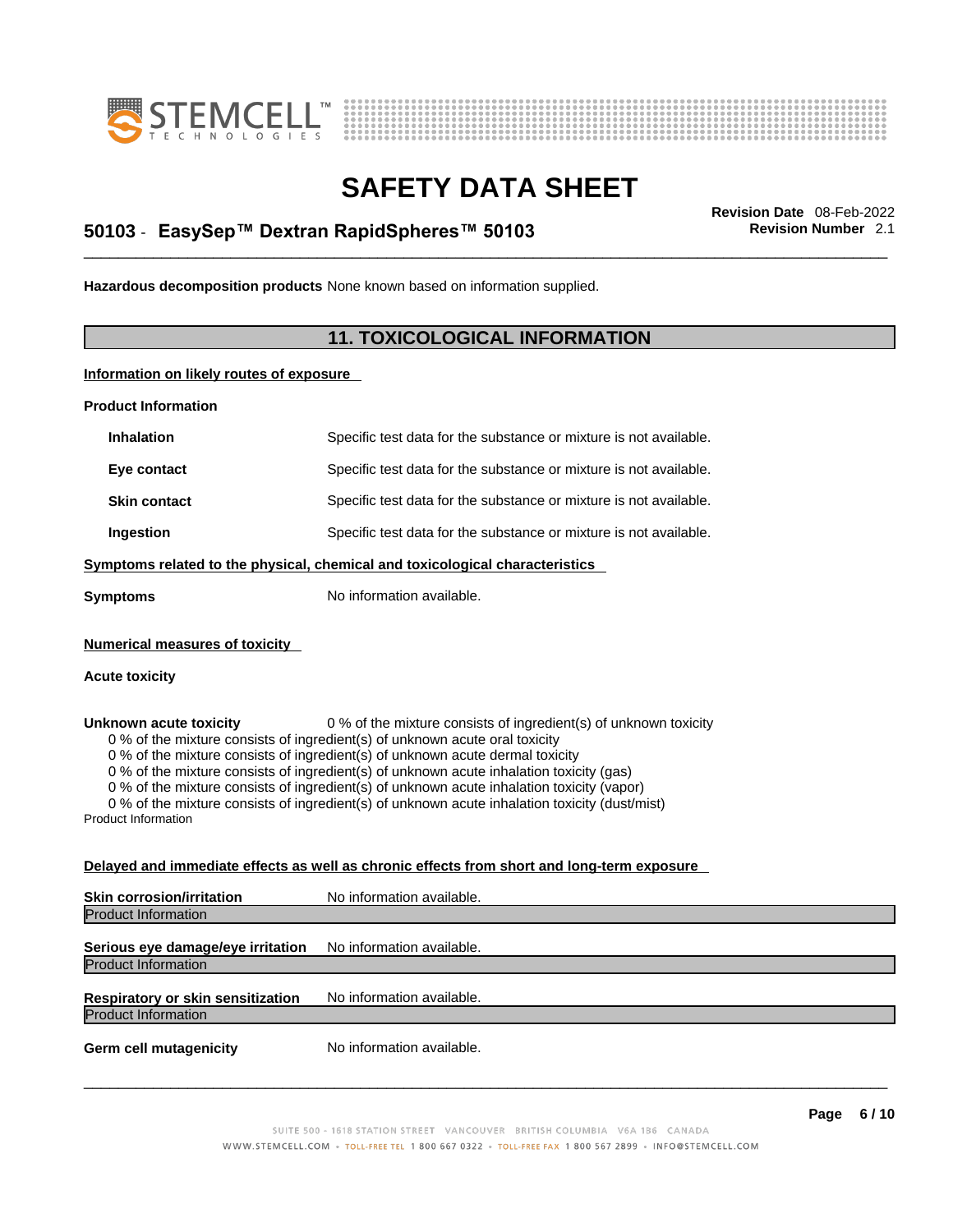



## \_\_\_\_\_\_\_\_\_\_\_\_\_\_\_\_\_\_\_\_\_\_\_\_\_\_\_\_\_\_\_\_\_\_\_\_\_\_\_\_\_\_\_\_\_\_\_\_\_\_\_\_\_\_\_\_\_\_\_\_\_\_\_\_\_\_\_\_\_\_\_\_\_\_\_\_\_\_\_\_\_\_\_\_\_\_\_\_\_\_\_\_\_ **Revision Date** 08-Feb-2022 **50103** - **EasySep™ Dextran RapidSpheres™ 50103 Revision Number** 2.1

| <b>12. ECOLOGICAL INFORMATION</b>  |  |  |
|------------------------------------|--|--|
|                                    |  |  |
|                                    |  |  |
|                                    |  |  |
|                                    |  |  |
|                                    |  |  |
|                                    |  |  |
| <b>13. DISPOSAL CONSIDERATIONS</b> |  |  |
|                                    |  |  |
|                                    |  |  |
|                                    |  |  |

**Contaminated packaging** Do not reuse empty containers.

### **14. TRANSPORT INFORMATION**

DOT Not regulated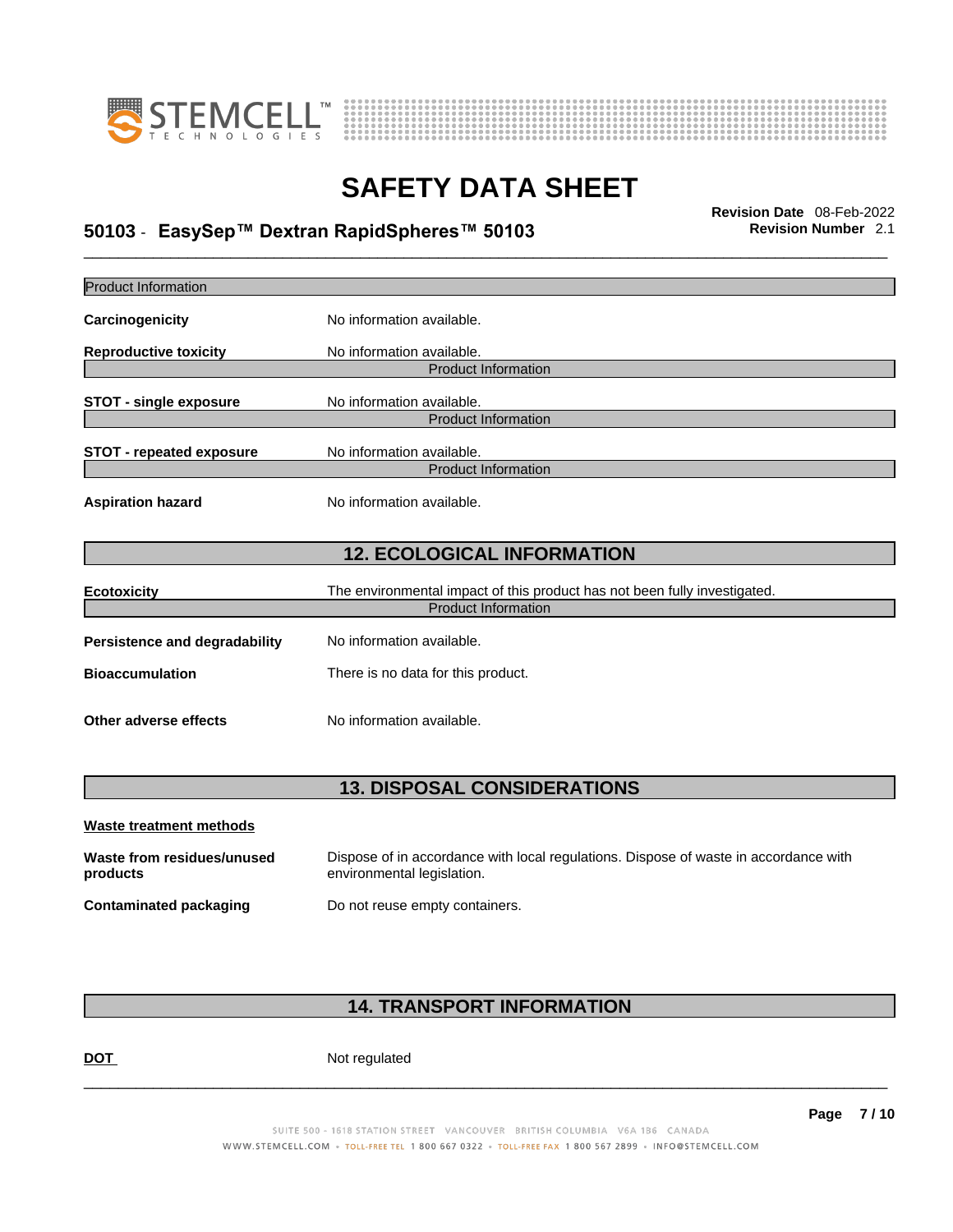



## \_\_\_\_\_\_\_\_\_\_\_\_\_\_\_\_\_\_\_\_\_\_\_\_\_\_\_\_\_\_\_\_\_\_\_\_\_\_\_\_\_\_\_\_\_\_\_\_\_\_\_\_\_\_\_\_\_\_\_\_\_\_\_\_\_\_\_\_\_\_\_\_\_\_\_\_\_\_\_\_\_\_\_\_\_\_\_\_\_\_\_\_\_ **Revision Date** 08-Feb-2022 **50103** - **EasySep™ Dextran RapidSpheres™ 50103 Revision Number** 2.1

| TDG               | Not regulated |
|-------------------|---------------|
| <b>MEX</b>        | Not regulated |
| <u>ICAO (air)</u> | Not regulated |
| <b>IATA</b>       | Not regulated |
| <b>IMDG</b>       | Not regulated |
| <b>RID</b>        | Not regulated |
| <b>ADR</b>        | Not regulated |
| <b>ADN</b>        | Not regulated |

### **15. REGULATORY INFORMATION**

| <b>International Inventories</b> |                 |  |
|----------------------------------|-----------------|--|
| <b>TSCA</b>                      | Complies        |  |
| <b>DSL/NDSL</b>                  | Complies        |  |
| <b>EINECS/ELINCS</b>             | Complies        |  |
| <b>ENCS</b>                      | Does not comply |  |
| <b>IECSC</b>                     | Complies        |  |
| <b>KECL</b>                      | Complies        |  |
| <b>PICCS</b>                     | Complies        |  |
| <b>AICS</b>                      | Complies        |  |
|                                  |                 |  |

 **Legend:** 

 **TSCA** - United States Toxic Substances Control Act Section 8(b) Inventory

 **DSL/NDSL** - Canadian Domestic Substances List/Non-Domestic Substances List

 **EINECS/ELINCS** - European Inventory of Existing Chemical Substances/European List of Notified Chemical Substances

 **ENCS** - Japan Existing and New Chemical Substances

 **IECSC** - China Inventory of Existing Chemical Substances

 **KECL** - Korean Existing and Evaluated Chemical Substances

 **PICCS** - Philippines Inventory of Chemicals and Chemical Substances

 **AICS** - Australian Inventory of Chemical Substances

#### **US Federal Regulations**

#### **SARA 313**

Section 313 of Title III of the Superfund Amendments and Reauthorization Act of 1986 (SARA). This product does not contain any chemicals which are subject to the reporting requirements of the Act and Title 40 of the Code of Federal Regulations, Part 372.

| No |  |
|----|--|
| No |  |
|    |  |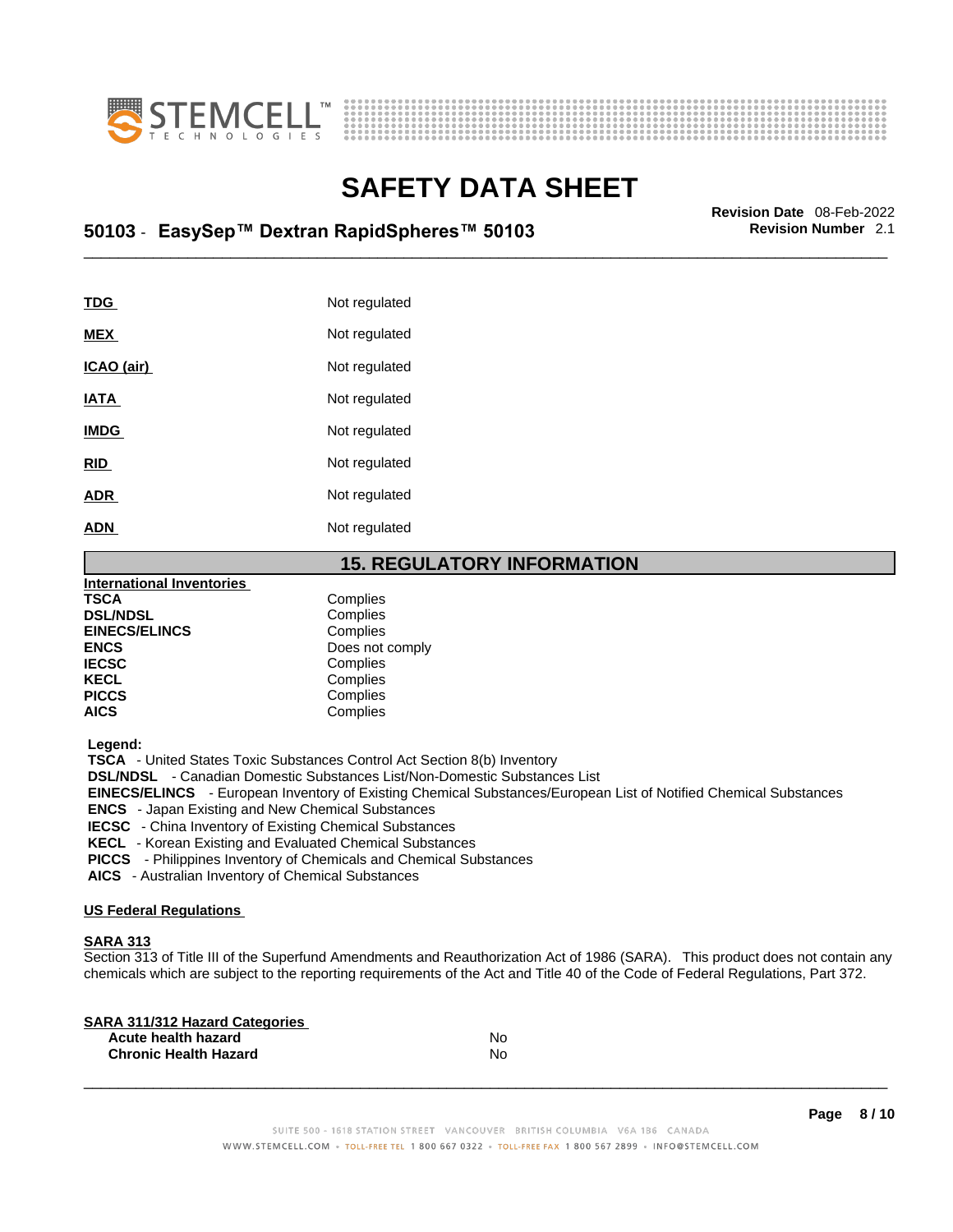



## \_\_\_\_\_\_\_\_\_\_\_\_\_\_\_\_\_\_\_\_\_\_\_\_\_\_\_\_\_\_\_\_\_\_\_\_\_\_\_\_\_\_\_\_\_\_\_\_\_\_\_\_\_\_\_\_\_\_\_\_\_\_\_\_\_\_\_\_\_\_\_\_\_\_\_\_\_\_\_\_\_\_\_\_\_\_\_\_\_\_\_\_\_ **Revision Date** 08-Feb-2022 **50103** - **EasySep™ Dextran RapidSpheres™ 50103 Revision Number** 2.1

| Fire hazard                       | No  |
|-----------------------------------|-----|
| Sudden release of pressure hazard | No  |
| <b>Reactive Hazard</b>            | No. |

#### **CWA** (Clean Water Act)

This product does not contain any substances regulated as pollutants pursuant to the Clean Water Act (40 CFR 122.21 and 40 CFR 122.42).

#### **CERCLA**

This material, as supplied, does not contain any substances regulated as hazardous substances under the Comprehensive Environmental Response Compensation and Liability Act (CERCLA) (40 CFR 302) or the Superfund Amendments and Reauthorization Act (SARA) (40 CFR 355). There may be specific reporting requirements at the local, regional, or state level pertaining to releases of this material.

#### **US State Regulations**

#### **California Proposition 65**

This product does not contain any Proposition 65 chemicals.

### **U.S. State Right-to-Know Regulations**

#### **US State Regulations**

| Chemical name     | New<br><b>Jersey</b> | <b>Massachusetts</b> | Pennsylvania |
|-------------------|----------------------|----------------------|--------------|
| Water             |                      |                      |              |
| 7700.<br>732-18-5 |                      |                      |              |

#### **U.S. EPA Label Information**

**EPA Pesticide Registration Number** Not applicable

### **16. OTHER INFORMATION, INCLUDING DATE OF PREPARATION OF THE LAST REVISION**

**Prepared By, Cuality Control. STEMCELL Technologies Canada Inc.** 

**Revision Date** 08-Feb-2022

**Revision Note** Noinformation available.

### **Disclaimer**

The information provided in this Safety Data Sheet is correct to the best of our knowledge, information and belief at the date of its publication. The information given is designed only as a guidance for safe handling, use, processing, storage, transportation, disposal and release and is not to be considered a warranty or quality specification. The information relates only to the specific material designated and may not be valid for such material used in combination with any other